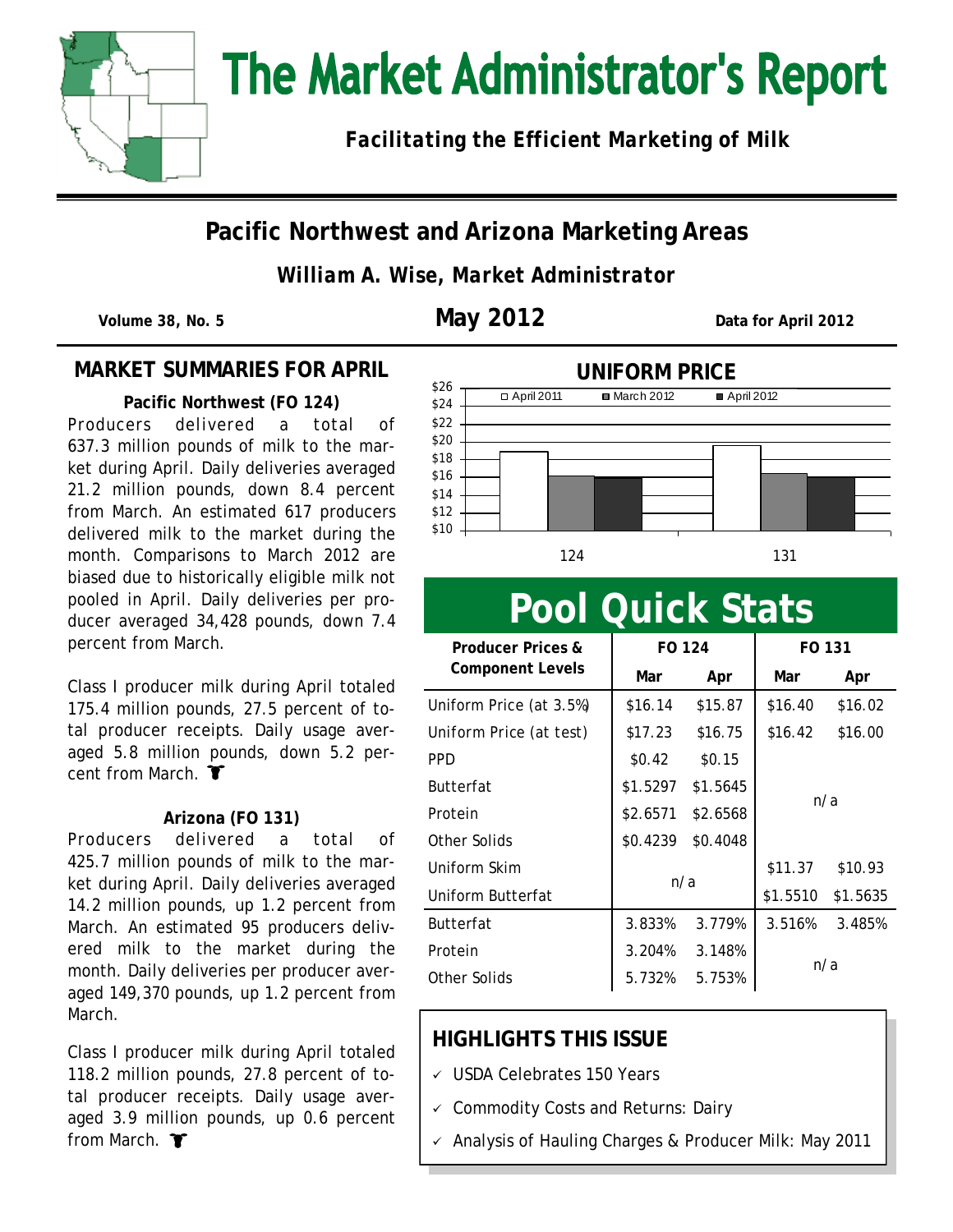### **Federal Order Price Summaries**

#### **FINAL CLASS PRICES**

The April 2012 Final Class Prices were calculated using NASS/AMS commodity price surveys from March 31, April 7, 14, 21 and 28, 2012. Current and archived Final Class Price announcements are available at [www.fmmaseattle.com/finalprice.htm.](http://www.fmmaseattle.com/finalprice.htm)

| <b>FINAL</b> | Class I<br>Class I<br>Class II<br>Class II<br><b>Butterfat</b><br>Class IV |          | Other   | Nonfat  |          |          |            |               |            |
|--------------|----------------------------------------------------------------------------|----------|---------|---------|----------|----------|------------|---------------|------------|
|              | (FO124)                                                                    | (FO131)  |         |         |          |          | Protein    | Solids        | Solids     |
| Mar 2012     | \$18.20                                                                    | \$18.65  | \$16.59 | \$15.72 | \$15.35  | \$1.5297 | \$2.6571   | \$0.4239      | \$1.1516   |
| Apr 2012     | \$17.56                                                                    | \$18.01  | \$16.20 | \$15.72 | \$14.80  | \$1.5645 | \$2.6568   | \$0.4048      | \$1.0728   |
| Change       | \$0.64)                                                                    | (\$0.64) | \$0.39) | \$0.00  | (\$0.55) | \$0.0348 | (\$0.0003) | $($ \$0.0191) | (\$0.0788) |

#### **ADVANCED CLASS I PRICE**

The June 2012 Advanced Price was calculated using AMS commodity price surveys from May 12 and 19, 2012. Current and archived Advanced Price announcements are available at [www.fmmaseattle.com/advanceprice.htm.](http://www.fmmaseattle.com/advanceprice.htm)

| ADVANCED | Butterfat     | Class III<br>Skim | Class IV<br><b>Skim</b> | Base<br><b>Skim</b> | Base<br>Class I | Class I<br>(FO124) | Class I<br>(FO131) | Class II<br>Skim | Class II Non-<br>fat Solids |
|----------|---------------|-------------------|-------------------------|---------------------|-----------------|--------------------|--------------------|------------------|-----------------------------|
| May 2012 | \$1.5633      | \$10.76           | \$9.77                  | \$10.76             | \$15.85         | \$17.75            | \$18.20            | \$10.47          | \$1.1633                    |
| Jun 2012 | \$1.4279      | \$10.61           | \$8.72                  | \$10.61             | \$15.24         | \$17.14            | \$17.59            | \$9.42           | \$1.0467                    |
| Change   | $($ \$0.1354) | (S0.15)           | $($ \$1.05)             | $($ \$0.15)         | (\$0.61)        | (\$0.61)           | $($ \$0.61)        | (\$1.05)         | (\$0.1166)                  |

### **Commodity Price Summaries**

#### **NASS/AMS COMMODITY PRICES FOR FINAL CLASS PRICES CALCULATION**

#### **AMS COMMODITY PRICES FOR ADVANCED CLASS PRICES CALCULATION**

|                 | March    | April    | Change     |
|-----------------|----------|----------|------------|
| Cheese          | \$1.5248 | \$1.5361 | \$0.0113   |
| <b>Butter</b>   | \$1.4347 | \$1.4634 | \$0.0287   |
| Nonfat Dry Milk | \$1.3310 | \$1.2514 | (\$0.0796) |
| Whey            | \$0.6107 | \$0.5921 | (\$0.0186) |

|                 | May      | June     | Change     |
|-----------------|----------|----------|------------|
| Cheese          | \$1.5431 | \$1.5243 | (\$0.0188) |
| <b>Butter</b>   | \$1.4624 | \$1.3506 | (\$0.1118) |
| Nonfat Dry Milk | \$1.2642 | \$1.1460 | (\$0.1182) |
| Whey            | \$0.6022 | \$0.5355 | (\$0.0667) |

#### **CURRENT COMMODITY PRICES**

\* Note: Effective April 1, 2012, commodity price data collected by AMS \*

The AMS survey of cheddar cheese prices showed a net increase in price received for 40-pound blocks and a net decrease for 500-pound barrels. The survey of 40-pound blocks showed a net increase of 0.81 cents between the Apirl 14 and the May 19 surveys, to \$1.5271 per pound. The survey of 500-pound barrels (adjusted to 38% moisture) showed a net decrease of 2.20 cents to \$1.4887 per pound.

The AMS butter price showed a decrease of 11.29 cents between the weeks ending April 14 and May 19 from \$1.4481 per pound to \$1.3352 per pound. The AMS nonfat dry milk showed a decrease of 12.18 cents since mid-April to \$1.1449 per pound. The average price for AMS whey showed a decrease of 4.92 cents since mid-April to \$0.5436 per pound.

A current summary of various commodity prices is available at www.fmmaseattle.com/prices.htm.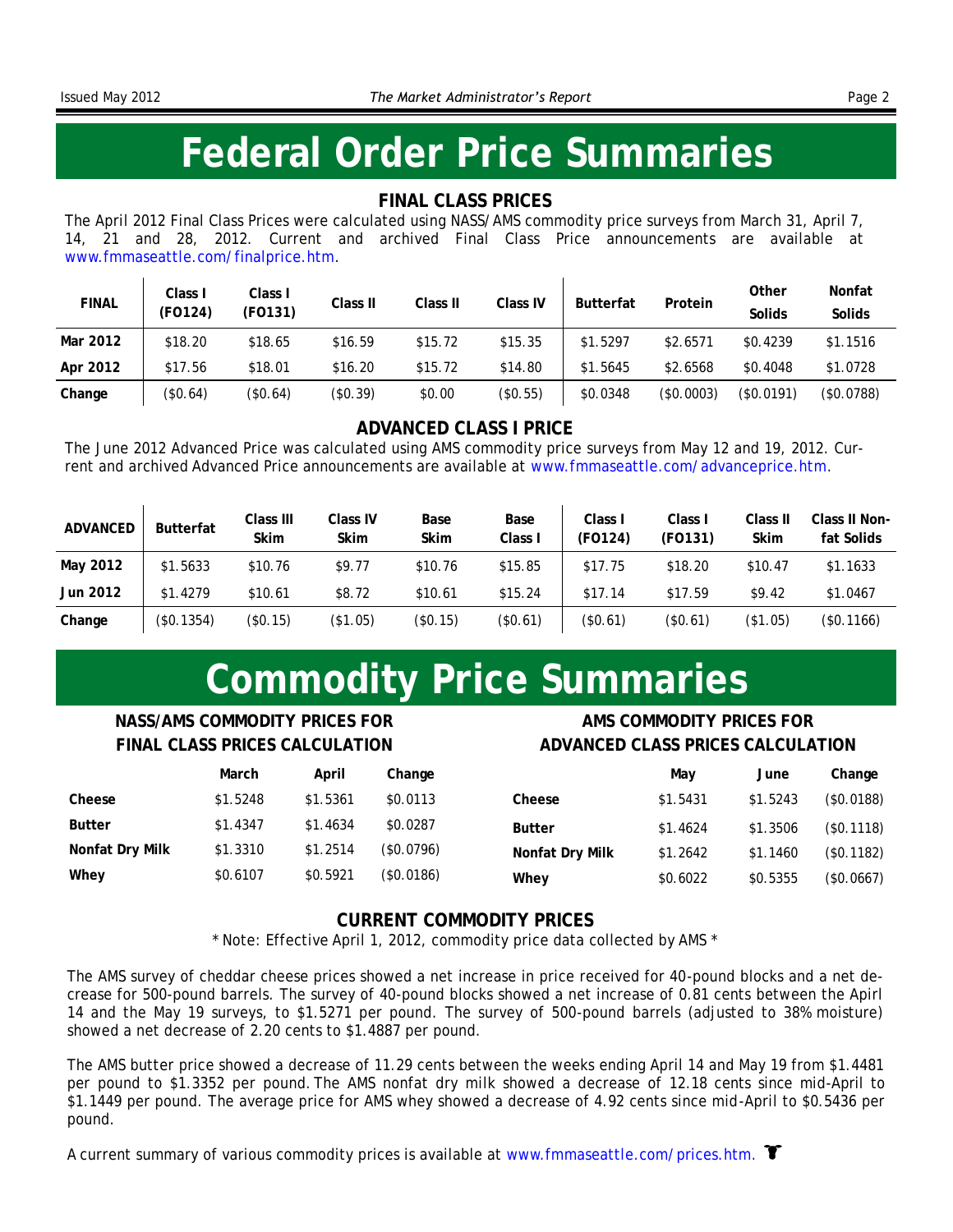### **Industry News**

**AGRICULTURAL STATISTICS: A HISTORICAL TIMELINE**

USDA's National Agricultural Statistics Service (NASS) has compiled a historical timeline of agriculture in the US, spanning from the late 18th century to the present day. This history is separated into five periods important to the evolution of agricultural statistics and the present-day NASS:

- Early Beginnings (1776-1859)
- The Founding Period (1860-1899)
- Era of Turbulent Growth (1900-1939)
- Era of Computerization & Research (1940-1979)
- Era of Expanding Horizons (1980-2020)

Each of these time periods will be highlighted in upcoming editions of *The Market Administrator's Report*.

Visit NASS's website at [www.nass.usda.gov/About\\_NASS/Time](http://www.nass.usda.gov/About_NASS/Timeline/index.asp) [Line/](http://www.nass.usda.gov/About_NASS/Timeline/index.asp) to view NASS's timeline, and find out more about agriculture's history in the US. Additionally, in celebration of USDA's 150th anniversary, NASS is hosting an online scavenger hunt now through May 31, 2012. See the timeline webpage noted above for details. **T** 

*Source: USDA's National Agricultural Statistics Service.*

**NEW AGRICULTURAL MARKETING SERVICE ADMINISTRATOR**

USDA's Marketing and Regulatory Programs announced that David R. Shipman has been named the Administrator for the Agricultural Marketing Service (AMS). As Administrator, Mr. Shipman is responsible for a wide range of programs that facilitate the domestic and international marketing of US agricultural products, including Federal Milk Marketing Orders. Since August of 2011, Mr. Shipman has lead the agency as Acting Administrator.

Prior to joining AMS, Mr. Shipman served as the Deputy Administrator for USDA's Grain Inspection, Packers and Stockyard Administration where he worked with the grain industry to establish quality standards, deliver independent third party inspection services, and provide technical support to address non-tariff trade barriers and facilitate the marketing of agricultural products around the world. Mr. Shipman was recognized for his contribution to the US Government and American Agriculture by both former Presidents Bill Clinton and George W. Bush with the President's distinguished service award.  $\blacktriangledown$ 

#### **USDA CELEBRATES 150 YEARS**

*The following is an excerpt of a Presidential Proclamation issued May 14, 2012. The full proclamation is available online at [www.whitehouse.gov.](http://www.whitehouse.gov)*



On May 15, 1862, President Abraham Lincoln signed legislation to establish the United States Department of

Agriculture (USDA) and codified a commitment to the health of our people and our land. One hundred and fifty years later, USDA continues to realize that vision of service by applying sound public policy and science to an evolving food and agriculture system.

The USDA has stood shoulder-toshoulder with the American people for generations. During the Great Depression, the Department helped bring an end to the Dust Bowl by promoting soil conservation. Through two World Wars, the Victory Garden Program fed troops and families around the world. The USDA worked to bring electric power to rural communities, establish the Supplemental Nutrition Assistance and School Lunch Programs, implement our Nation's food safety regulations, and protect our forests and private lands. For one-and-a-half centuries, USDA has empowered communities across our country and helped ensure we leave our children a future rich with promise and possibility.

As we commemorate this historic milestone, we pay tribute to the men and women of USDA, past and present, who have faithfully served our Nation for 150 years. For their commitment, our fields grow richer, our abundance grows greater, and our country stands stronger. **T**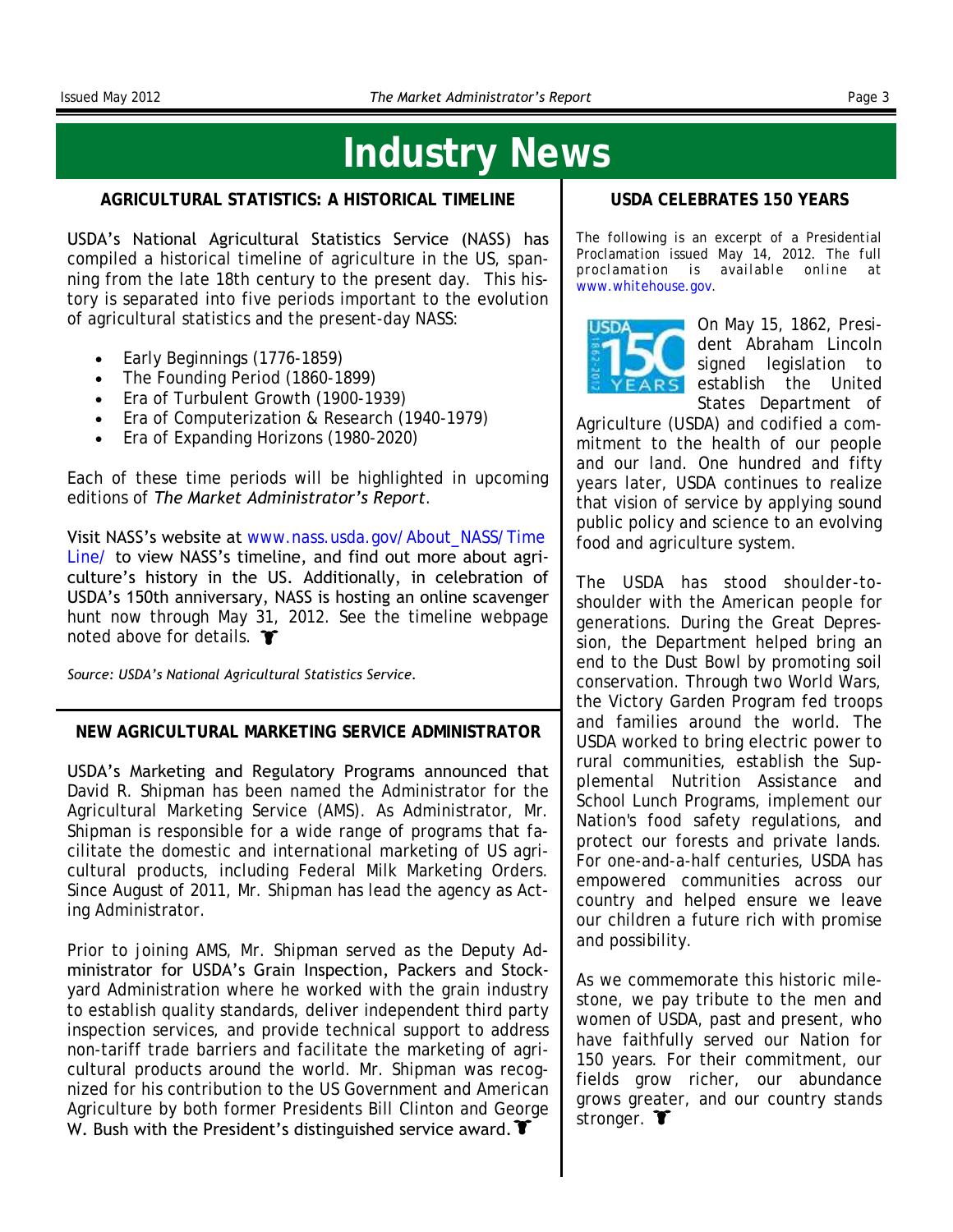### **Industry News**

**ANALYSIS OF HAULING CHARGES AND PRODUCER MILK BY LOCATION AND SIZE RANGE OF PRODUCTION**

The Market Administrator's Office recently released a study of hauling charges of milk pooled on the Pacific Northwest Order. Major findings are listed below, and the table on page 5 shows hauling rates by state and county. A copy of the full study can be found on the Market Administrator's web site at: [www.fmmaseattle.com/statistics/](http://www.fmmaseattle.com/statistics/haulstudy11.pdf) [Haulstudy11.pdf.](http://www.fmmaseattle.com/statistics/haulstudy11.pdf) 

Major findings of this study include:

- 1. In May 2011, the weighted average hauling charges on the Pacific Northwest Order was 60.34 cents per hundredweight, up 0.47 cents from May 2010.
- 2. By state, Oregon had the lowest weighted average hauling charge, followed by Idaho, California, and Washington.
- 3. In general, hauling charges in the Northwest appear to be determined by the density of farms in a region; the size of dairy farms and their proximity to metropolitan areas or areas of intense milk processing. Although the size of a dairy farm could be an economic factor used to determine hauling charges, such a direct relationship is not clearly evident in the data.
- 4. Based on producer milk pooled, the average monthly deliveries per producer for the Pacific Northwest Order was 1,224,010 pounds, a 146,242 pound increase from May 2010.

**USDA RELEASES 2011 ESTIMATE OF COMMODITY COSTS AND RETURNS: DAIRY**

On May 1, 2012, the USDA's Economic Research Service (ERS) released data for the US and regional cost and return estimates for the most recent two years (2010-2011). These estimates are presented for the US and ERS Farm Resource Regions for most commodities (*including dairy*) and are updated biannually with preliminary estimates released during the first week of May and final estimates released during the first week of October.

The ERS data is available at [www.ers.usda.gov/Data/CostsAnd](http://www.ers.usda.gov/Data/CostsAndReturns) [Returns](http://www.ers.usda.gov/Data/CostsAndReturns) and details the gross value of production, operating costs, other costs and allocated overhead for the US and six ERS Farm Resource Regions. For data related to the Pacific Northwest and Arizona, refer to the "Fruitful Rim" Region, an area that covers most of Washington, the western side of Oregon, most of California, the southern region of Idaho, most of Arizona, and parts of Texas and Florida.

The Fruitful Rim's estimated gross value of milk production for 2011 was \$20.97 per cwt: \$3.97 above 2010's gross value, but \$1.04 below the US average for 2011. Estimated operating costs for the Fruitful Rim were \$18.41 per cwt for 2011, \$0.40 above the 2011 US average, and \$6.80 above the region's operating costs for 2010. The marked increase in costs is due to the increased cost of purchased feed. The Fruitful Rim's purchased feed cost was \$7.25 in 2010 and \$12.52 in 2011, the highest cost for the six regions.

The estimated value of milk production less operating costs for the Fruitful Rim region was \$2.56 for 2011, down from \$5.39 in 2010, a 52.5 percent decrease. Nationally, the average value of production less operating costs was \$4.00 per cwt, down slightly from \$4.96 in 2010.

When incorporating allocated overhead costs, such as hired labor, taxes, and estimated opportunity costs of unpaid labor and machinery, the total cost of production for the Fruitful Rim was \$23.23 in 2011, a \$6.86 increase from 2010. The value of production less total costs (including the allocated overhead) resulted in a loss of \$2.26 per cwt for the Fruitful Rim and a loss of \$3.73 nationally in 2011.  $\blacktriangledown$ 

*Source: "Commodity Costs and Returns: Data" published May 1, 2012 by USDA's Economic Research Service.*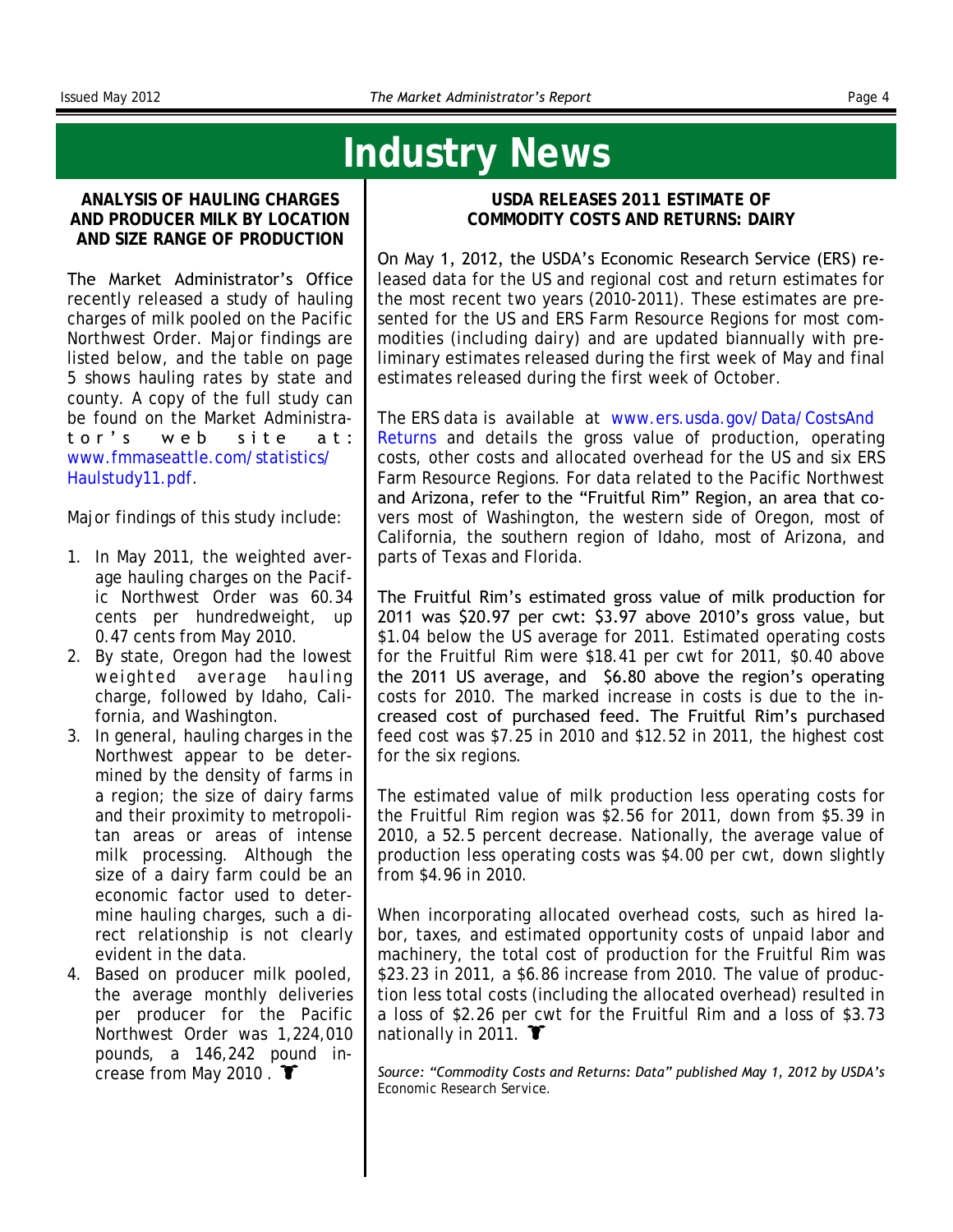### **Hauling Charges by State & County**

#### **Pacific Northwest Order 1/**

| State & County                    | May 2010 2/ | May 2011 2/    | Change  |
|-----------------------------------|-------------|----------------|---------|
| California                        |             | Cents per Cwt. |         |
| Siskiyou                          | 56.09       | 58.60          | 2.51    |
| Weighted Average California       | 56.09       | 58.60          | 2.51    |
| Idaho                             |             |                |         |
| Bonner, Boundary, Latah & Lincoln | 87.50       | 57.08          | (30.42) |
| Weighted Average Idaho            | 87.50       | 57.08          | (30.42) |
| Oregon 3/                         |             |                |         |
| Benton                            | 54.96       | 59.83          | 4.87    |
| Clackamas                         | 54.74       | 52.09          | (2.65)  |
| Clatsop                           | 46.40       | 46.25          | (0.15)  |
| Coos                              | 14.09       | 13.35          | (0.74)  |
| Josephine                         | 52.23       | 55.63          | 3.40    |
| Klamath                           | 47.67       | 53.38          | 5.71    |
| Lane                              | 47.93       | 53.32          | 5.39    |
| Linn                              | 48.76       | 56.63          | 7.87    |
| Marion                            | 48.77       | 50.92          | 2.15    |
| Polk                              | 52.38       | 53.52          | 1.14    |
| Tillamook                         | 23.20       | 23.04          | (0.16)  |
| Washington                        | 55.08       | 57.54          | 2.46    |
| Restricted - Eastern OR 4/        | 68.69       | 67.01          | (1.68)  |
| Restricted - Western OR 5/        | 46.34       | 51.09          | 4.75    |
| Weighted Average Oregon           | 40.63       | 42.66          | 2.03    |
| Washington                        |             |                |         |
| Adams                             | 78.49       | 76.77          | (1.72)  |
| Benton                            | 69.80       | 69.42          | (0.38)  |
| Clark & Cowlitz                   | 23.63       | 23.92          | 0.29    |
| Franklin                          | 68.34       | 68.10          | (0.24)  |
| Grant & Kittitas                  | 75.58       | 79.46          | 3.88    |
| Grays Harbor, Clallam & Jefferson | 36.72       | 37.85          | 1.13    |
| King                              | 46.55       | 50.43          | 3.88    |
| Klickitat                         | 13.23       | 12.36          | (0.87)  |
| Lewis                             | 59.42       | 58.96          | (0.46)  |
| Pacific                           | 56.46       | 58.38          | 1.92    |
| Skagit                            | 50.51       | 51.87          | 1.36    |
| Snohomish & Island                | 50.69       | 53.10          | 2.41    |
| Spokane & Lincoln                 | 83.61       | 87.44          | 3.83    |
| Stevens                           | 85.47       | 90.32          | 4.85    |
| Thurston & Pierce                 | 35.61       | 37.56          | 1.95    |
| Wahkiakum                         | 49.26       | 49.31          | 0.05    |
| Whatcom                           | 49.71       | 53.99          | 4.28    |
| Yakima                            | 74.58       | 71.07          | (3.51)  |
| Weighted Average Washington       | 64.58       | 64.58          | 0.00    |
| Pacific Northwest Order           | 59.87       | 60.34          | 0.47    |

1/ Data obtained from producer payrolls submitted by handlers.

 Uniform Price was included in the weighted average hauling charges shown in this table. 2/ In 2010 hauling charges based on milk pooled. In 2011, eligible milk not pooled due to price relationships between the Class IV Price and the

 associated with each region. 3/ For this study, restricted counties in Oregon were combined with other restricted counties by region. See footnotes 4 & 5 for a list of counties

4/ Restricted counties include: Deschutes, Morrow and Umatilla (in both 2010 & 2011 for all three counties).

5/ Restricted counties include: Jackson, Multnomah and Yamhill (in both 2010 & 2011 for all three counties).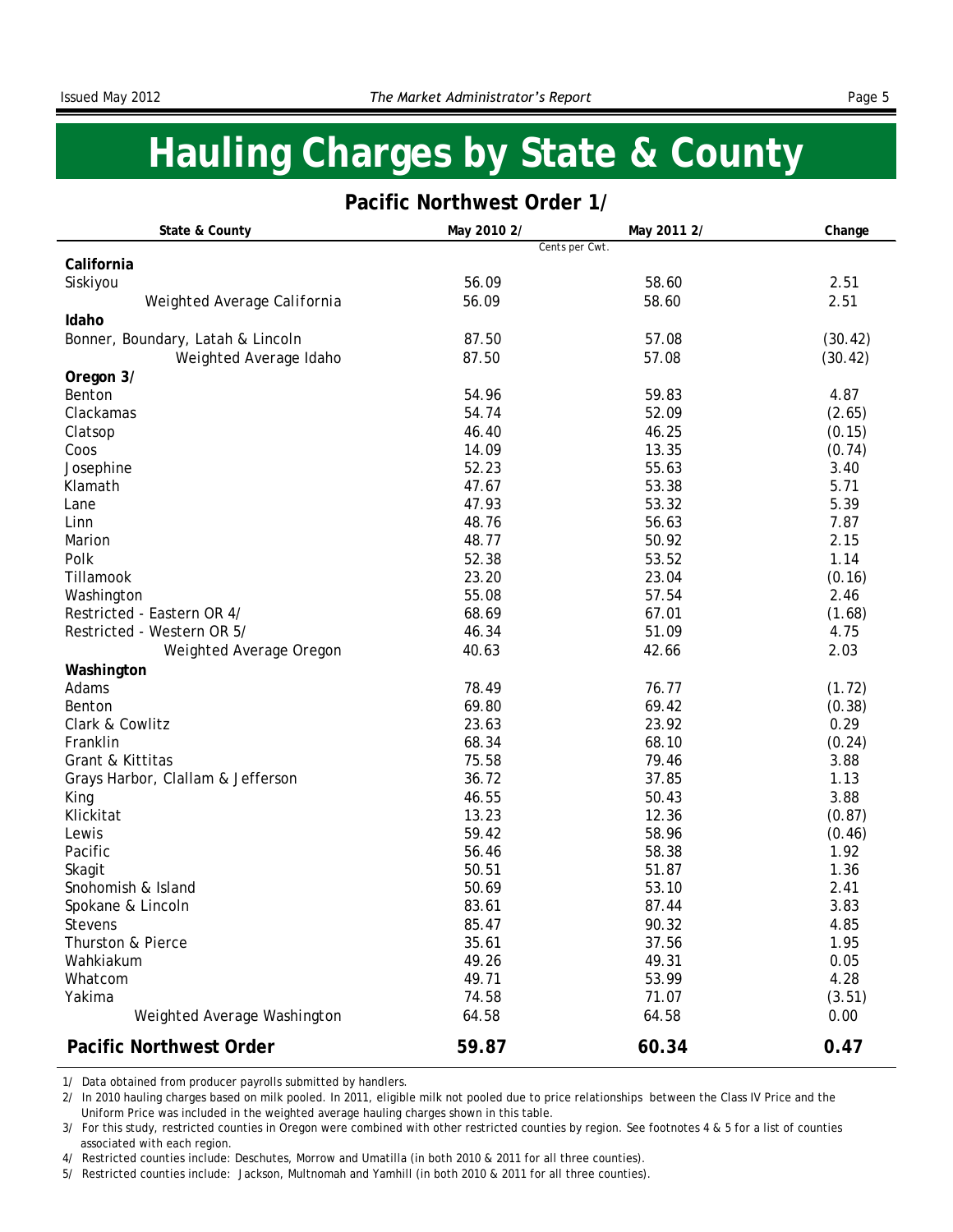## **Monthly Selected Statistics**

|                                      |         |         | PACIFIC NORTHWEST |         |         | ARIZONA |         |         |
|--------------------------------------|---------|---------|-------------------|---------|---------|---------|---------|---------|
|                                      | Apr     | Mar     | Apr               | Mar     | Apr     | Mar     | Apr     | Mar     |
| PRICE & POOL DATA                    | 2012    | 2012    | 2011              | 2011    | 2012    | 2012    | 2011    | 2011    |
| Minimum Class Prices (3.5% B.F.)     |         |         |                   |         |         |         |         |         |
| Class   Milk (\$/cwt)                | \$17.56 | \$18.20 | \$21.33           | \$20.13 | \$18.01 | \$18.65 | \$21.78 | \$20.58 |
| Class II Milk (\$/cwt)               | 16.20   | 16.59   | 19.66             | 18.83   | 16.20   | 16.59   | 19.66   | 18.83   |
| Class III Milk (\$/cwt)              | 15.72   | 15.72   | 16.87             | 19.40   | 15.72   | 15.72   | 16.87   | 19.40   |
| Class IV Milk (\$/cwt)               | 14.80   | 15.35   | 19.78             | 19.41   | 14.80   | 15.35   | 19.78   | 19.41   |
| <b>Producer Prices</b>               |         |         |                   |         |         |         |         |         |
| Producer Price Differential (\$/cwt) | \$0.15  | \$0.42  | \$2.08            | \$0.03  | $+$     | $+$     | $^{+}$  | $+$     |
| Butterfat (\$/pound)                 | 1.5645  | 1.5297  | 2.2113            | 2.2859  | $+$     | $+$     | $+$     | $+$     |
| Protein (\$/pound)                   | 2.6568  | 2.6571  | 2.4984            | 3.3024  | $+$     | $+$     | $+$     | $+$     |
| Other Solids (\$/pound)              | 0.4048  | 0.4239  | 0.2902            | 0.2665  | $+$     | $+$     | $+$     | $+$     |
| Uniform Skim Price (\$/cwt)          | $\! +$  | $+$     | $^+$              | $+$     | \$10.93 | \$11.37 | \$12.20 | \$12.09 |
| Uniform Butterfat Price (\$/pound)   | $+$     | $+$     | $^{+}$            | $+$     | 1.5635  | 1.5510  | 2.2235  | 2.2956  |
| Statistical Uniform Price (\$/cwt)   | \$15.87 | \$16.14 | \$18.95           | \$19.43 | \$16.02 | \$16.40 | \$19.56 | \$19.70 |
| Producer Data                        |         |         |                   |         |         |         |         |         |
| Number of Producers                  | 617     | 624     | 631               | 630     | 95      | 95      | 100     | 98      |
| Avg. Daily Production (pounds)       | 34,428  | 37,172  | 36,129            | 35,379  | 149,370 | 147,591 | 136,048 | 135,979 |
| <b>Producer Milk Ratios</b>          |         |         |                   |         |         |         |         |         |
| Class I                              | 27.53%  | 26.60%  | 26.86%            | 28.67%  | 27.77%  | 27.92%  | 28.49%  | 29.45%  |
| Class II                             | 6.78%   | 6.03%   | 6.43%             | 7.62%   | 7.14%   | 7.45%   | 6.31%   | 6.90%   |
| Class III                            | 35.50%  | 40.86%  | 39.59%            | 39.76%  | 22.02%  | 22.98%  | 27.35%  | 22.80%  |
| Class IV                             | 30.19%  | 26.51%  | 27.12%            | 23.95%  | 43.07%  | 41.65%  | 37.85%  | 40.85%  |
|                                      |         |         |                   |         |         |         |         |         |

+ Not Applicable. Preliminary data indicated in *bold.*

# **Monthly Supplemental Statistics**

|                                       |             |             | <b>PACIFIC NORTHWEST</b> |                |             | ARIZONA     |               |              |
|---------------------------------------|-------------|-------------|--------------------------|----------------|-------------|-------------|---------------|--------------|
| SUPPLEMENTAL DATA                     | Mar<br>2012 | Feb<br>2012 | Mar<br>2011              | Feb<br>2011    | Mar<br>2012 | Feb<br>2012 | Mar<br>2011   | Feb<br>2011  |
| Number of Handlers                    |             |             |                          |                |             |             |               |              |
| Pool Handlers                         | 25          | 25          | 26                       | 26             | 7           |             |               |              |
| Distributing Plants                   | 14          | 14          | 14                       | 14             | 5           | 5           | 5             | 5            |
| Supply Plants 1/                      | 6           | 6           | 7                        | 7              |             |             |               |              |
| Cooperatives                          | 5           | 5           | 5                        | 5              |             |             |               |              |
| Producer-Handlers                     | 5           | 5           | 4                        | $\overline{4}$ | 0           | $\Omega$    | 0             | 0            |
| Other Plants w/ Class I Use           | 17          | 18          | 19                       | 18             | 23          | 23          | 22            | 21           |
| Class I Route Disposition In Area     |             |             |                          |                |             |             |               |              |
| By Pool Plants                        | 173,856,269 | 162,090,412 | 177, 124, 522            | 161,459,533    | 95,758,825  | 87,499,031  | 94,449,725    | 91, 135, 627 |
| By Producer-Handlers                  | 7,285,801   | 6,821,989   | 7,103,255                | 6,833,980      | $\Omega$    | $\Omega$    | $\Omega$      | $\Omega$     |
| By Other Plants                       | 8,374,083   | 7,317,125   | 8,915,397                | 6, 133, 137    | 5,891,370   | 5,391,840   | 6,690,076     | 6, 105, 747  |
| Total                                 | 189,516,153 | 176,229,526 | 193, 143, 174            | 174,426,650    | 101,650,195 | 92,890,871  | 101, 139, 801 | 97, 241, 374 |
| Producer-Handler Data                 |             |             |                          |                |             |             |               |              |
| % Class I Use                         | 64.02%      | 59.76%      | 64.85%                   | 65.89%         | 0.00%       | 0.00%       | 0.00%         | 0.00%        |
| % of Total In-Area Route Dispositions | 3.84%       | 3.87%       | 3.68%                    | 3.92%          | 0.00%       | 0.00%       | 0.00%         | 0.00%        |
|                                       |             |             |                          |                |             |             |               |              |

Preliminary data indicated in *bold* . 1/ Includes Cooperative Pool Manufacturing Plants.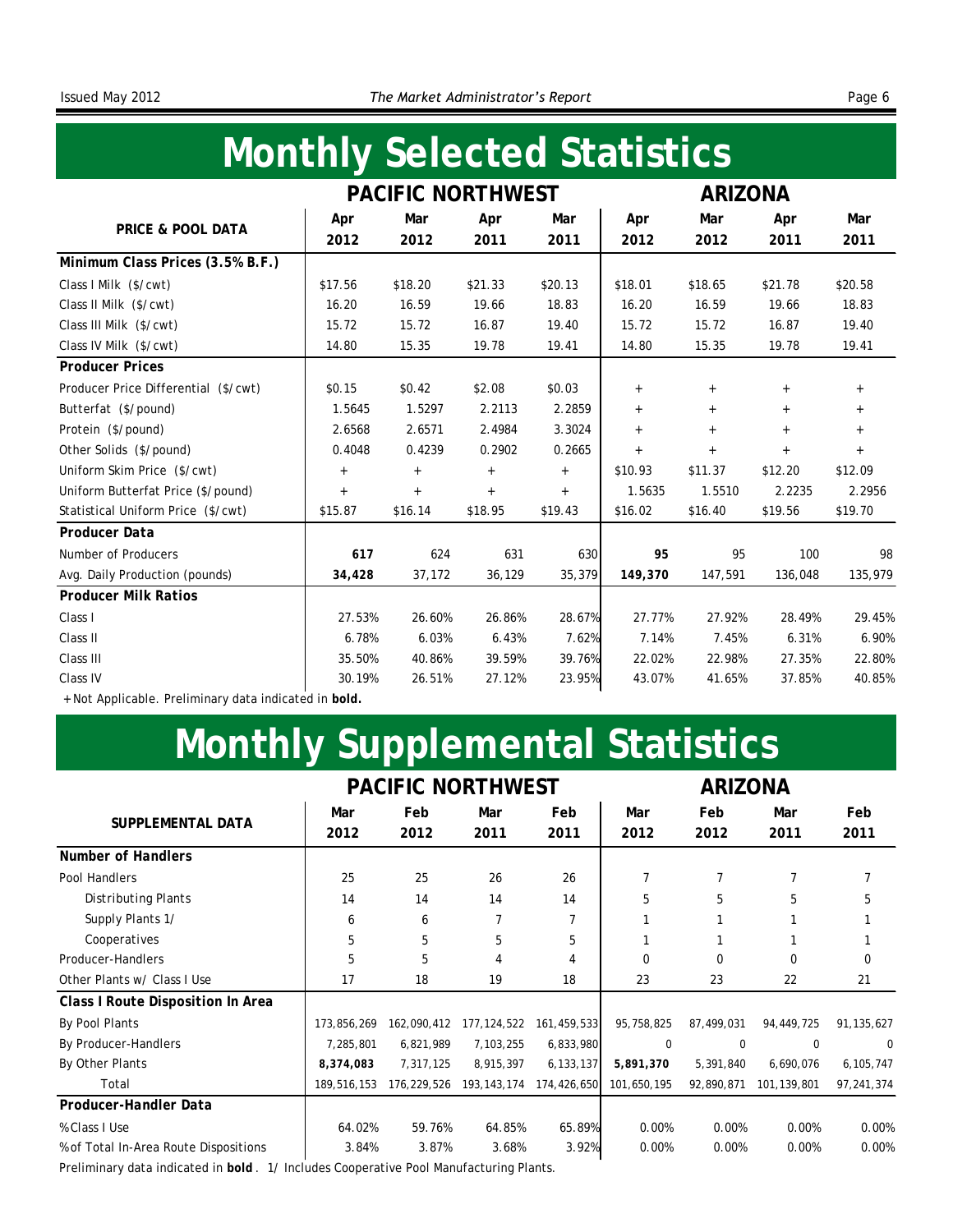## **Monthly Statistical Summary**

|                                  |               |               | PACIFIC NORTHWEST |               |               | <b>ARIZONA</b> |                                                                                                                 |               |
|----------------------------------|---------------|---------------|-------------------|---------------|---------------|----------------|-----------------------------------------------------------------------------------------------------------------|---------------|
| RECEIPTS & UTILIZATION           | Apr           | Mar           | Apr               | Mar           | Apr           | Mar            | Apr                                                                                                             | Mar           |
|                                  | 2012          | 2012          | 2011              | 2011          | 2012          | 2012           | 2011                                                                                                            | 2011          |
| Receipts of Milk                 |               |               |                   |               |               |                |                                                                                                                 |               |
| <b>Total Producer Milk</b>       | 637, 254, 655 | 719,061,026   | 683, 916, 285     | 690, 953, 614 | 425, 704, 903 | 434,655,999    | 408, 144, 743                                                                                                   | 413, 105, 152 |
| Receipts From Other Sources      | 9,834,593     | 10,874,040    | 11,833,389        | 12,226,463    | 3,057,445     | 2,991,879      | 1,958,735                                                                                                       | 1,923,951     |
| Opening Inventory                | 33,043,109    | 35, 387, 236  | 40,055,099        | 35,066,900    | 21,787,743    | 23, 414, 647   | 23,615,232                                                                                                      | 21,028,042    |
| Total To Be Accounted For        |               |               |                   |               |               |                | 680, 132, 357 765, 322, 302 735, 804, 773 738, 246, 977 450, 550, 091 461, 062, 525 433, 718, 710 436, 057, 145 |               |
| Utilization of Receipts          |               |               |                   |               |               |                |                                                                                                                 |               |
| Whole milk                       | 31,284,007    | 33,485,466    | 31,888,906        | 33, 363, 274  | 23, 199, 700  | 24,626,146     | 23,511,326                                                                                                      | 23,586,362    |
| Flavored milk & drinks           | 12,447,915    | 12,865,754    | 12,497,934        | 13,413,696    | 5,838,542     | 5,315,683      | 6,207,692                                                                                                       | 5,871,031     |
| 2% milk                          | 65,667,081    | 70,916,775    | 68,785,315        | 71,368,964    | 32,767,808    | 35,246,917     | 34,090,249                                                                                                      | 34, 388, 865  |
| $1\%$ milk                       | 26,596,033    | 28, 203, 254  | 27,300,382        | 27, 953, 403  | 16,473,007    | 17,110,606     | 16,768,550                                                                                                      | 16,722,366    |
| Skim milk                        | 25, 333, 294  | 26,871,917    | 27,415,786        | 29,520,087    | 12,073,072    | 13,007,417     | 12,979,391                                                                                                      | 13, 422, 347  |
| Buttermilk                       | 1,284,355     | 1,513,103     | 1,332,452         | 1,505,098     | 388,475       | 452,056        | 411,206                                                                                                         | 458,754       |
| Class I dispostions in area      | 162,612,685   | 173, 856, 269 | 169, 220, 775     | 177, 124, 522 | 90,740,604    | 95,758,825     | 93, 968, 414                                                                                                    | 94,449,725    |
| Class I dispositions out of area | 12,745,297    | 15,766,297    | 15,093,178        | 16,085,048    | 24,448,659    | 25,457,690     | 23, 469, 124                                                                                                    | 25,356,048    |
| Other Class I usage              | 16,218,261    | 17,579,921    | 18,339,430        | 19,913,849    | 14,033,206    | 11, 187, 110   | 12,596,628                                                                                                      | 14,659,578    |
| Utilization by Class             |               |               |                   |               |               |                |                                                                                                                 |               |
| <b>Total Class I Use</b>         | 191,576,243   | 207, 202, 487 | 202, 653, 383     | 213, 123, 419 | 129, 222, 469 | 132,403,625    | 130,034,166                                                                                                     | 134, 465, 351 |
| Total Class II Use               | 50,621,596    | 51,870,748    | 51, 185, 719      | 62,518,609    | 31,747,689    | 33,438,023     | 26,419,762                                                                                                      | 30,236,656    |
| <b>Total Class III Use</b>       | 226,735,078   | 293, 876, 401 | 271,919,630       | 275,026,224   | 93,749,827    | 99,904,079     | 111, 722, 701                                                                                                   | 94, 168, 722  |
| <b>Total Class IV Use</b>        | 211, 199, 440 | 212, 372, 666 | 210,046,041       | 187,578,725   | 195,830,106   | 195, 316, 798  | 165,542,081                                                                                                     | 177, 186, 416 |
| <b>Total Accounted For</b>       |               |               |                   |               |               |                | 680,132,357 765,322,302 735,804,773 738,246,977 450,550,091 461,062,525 433,718,710 436,057,145                 |               |

|                              |               |               | PACIFIC NORTHWEST |             |               | ARIZONA      |               |               |
|------------------------------|---------------|---------------|-------------------|-------------|---------------|--------------|---------------|---------------|
| <b>CLASSIFICATION OF</b>     | Apr           | Mar           | Apr               | Mar         | Apr           | Mar          | Apr           | Mar           |
| <b>RECEIPTS</b>              | 2012          | 2012          | 2011              | 2011        | 2012          | 2012         | 2011          | 2011          |
| Producer milk                |               |               |                   |             |               |              |               |               |
| Class I                      | 175, 417, 725 | 191, 294, 273 | 183,671,525       | 198,078,725 | 118, 199, 112 | 121,370,579  | 116, 263, 986 | 121,671,934   |
| Class II                     | 43, 201, 346  | 43, 337, 543  | 43,980,173        | 52,624,926  | 30, 396, 413  | 32, 373, 371 | 25,749,242    | 28, 493, 782  |
| Class III                    | 226, 239, 543 | 293, 793, 468 | 270, 752, 427     | 274,747,056 | 93,749,827    | 99,900,655   | 111,623,573   | 94, 167, 728  |
| Class IV                     | 192,396,041   | 190,635,742   | 185, 512, 160     | 165,502,907 | 183, 359, 551 | 181,011,394  | 154,507,942   | 168, 771, 708 |
| Other receipts               |               |               |                   |             |               |              |               |               |
| Class I                      | 16, 158, 518  | 15,908,214    | 18,981,858        | 15,044,694  | 11,023,357    | 11,033,046   | 13,770,180    | 12,793,417    |
| Class II                     | 7,420,250     | 8,533,205     | 7,205,546         | 9,893,683   | 1/            | 1/           | 1/            | 1/            |
| Class III                    | 495,535       | 82,933        | 1, 167, 203       | 279,168     | 1/            | 1/           | 1/            | 1/            |
| Class IV                     | 18,803,399    | 21,736,924    | 24,533,881        | 22,075,818  | 13,821,831    | 15, 373, 480 | 11,803,787    | 10, 158, 576  |
| Avg. daily producer receipts | 21, 241, 822  | 23, 195, 517  | 22,797,210        | 22,288,826  | 14, 190, 163  | 14,021,161   | 13,604,825    | 13, 325, 973  |
| Change From Previous Year    | $-6.82%$      | 4.07%         | 3.81%             | $-2.19%$    | 4.30%         | 5.22%        | 8.92%         | 8.50%         |
| Avg. daily Class I use       | 6,385,875     | 6,683,951     | 6,755,113         | 6,874,949   | 4,307,416     | 4,271,085    | 4,334,472     | 4,337,592     |
| Change From Previous Year    | $-5.47%$      | $-2.78%$      | $-2.29%$          | 3.03%       | $-0.62%$      | $-1.53%$     | $-3.01%$      | 0.29%         |

1/ Restricted - Included with Class IV.